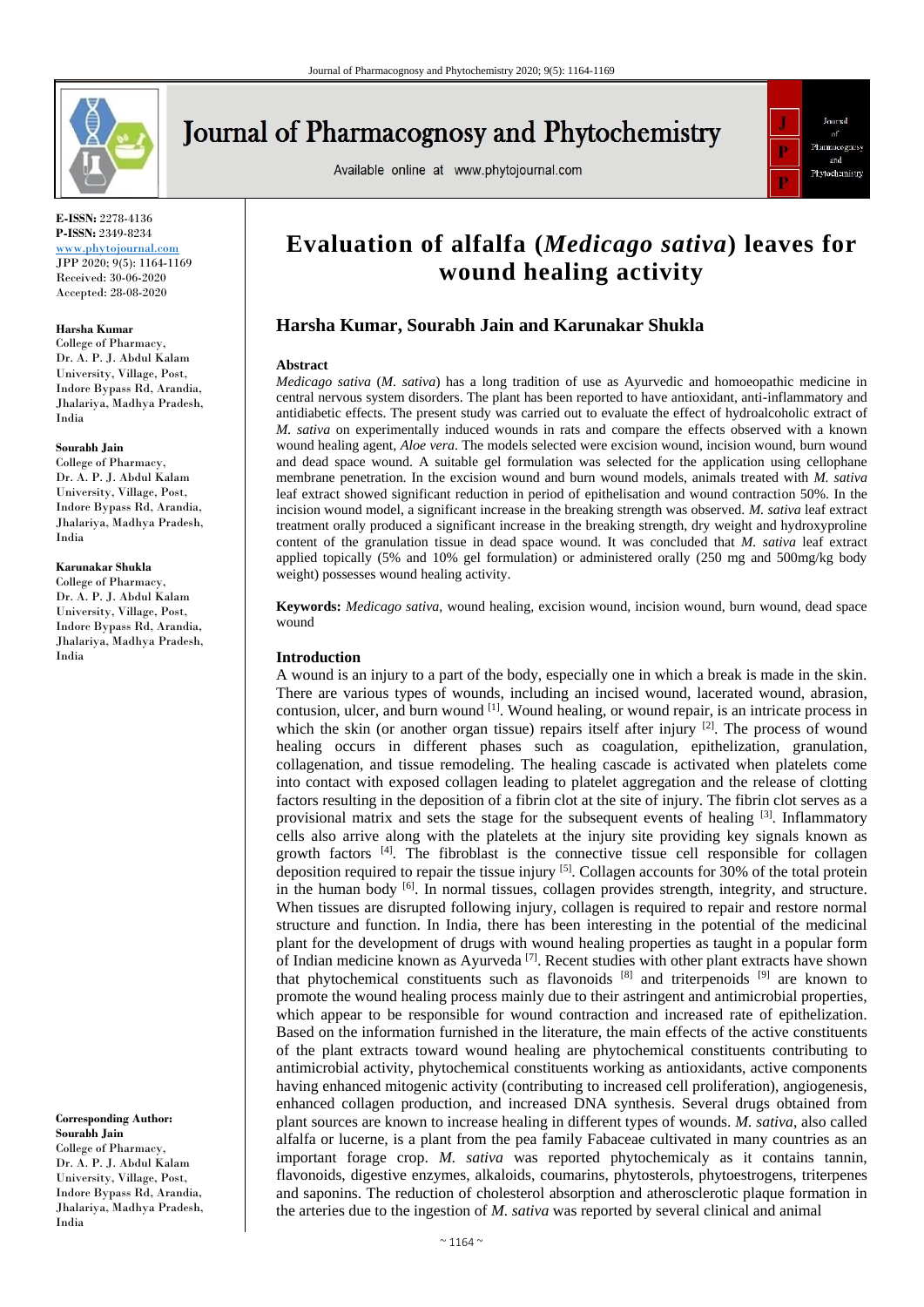studies. More over its benefits in convalescence, cardiovascular complaints, diabetes and debility and also used as a tonic during anemia and after blood loss [10]. Tannins have been reported to be bacteriostatic or bactericidal against S. aureus <sup>[11]</sup>. *M. sativa* was reported to have selective toxicity in dog cancer cells grown in vitro and anti-tumor activity against certain types of leukemia cells in mice [10]. However, there is no scientific report for confirmation of their wound healing activity. Thus, the present study was undertaken to ascertain the effect of hydroalcoholic extract of *M. sativa* leaves on experimentally induced wounds in rats.

#### **Materials and Methods Plant material**

The plant *M. sativa* leaves was collected from garden of Dr

A.P.J. Abdul Kalam University, Indore and was authenticated by Dr. Karunakar Shukla, Professor & Head, Department of Pharmacognosy, College of Pharmacy, Dr. APJ Abdul Kalam University Indore M.P. and Voucher specimen No. APJAKU/COP/2019/037 was obtained.

#### **Chemicals and reagents**

Aloe Vera (standard drug) gel formulation was purchased from local market of Indore (M.P). All other chemicals used in this study were obtained from SRL Pvt. Ltd. (Mumbai, India), Hi Media Laboratories Pvt. Ltd. (Mumbai, India), SD Fine-Chem. Ltd. (Mumbai, India). Sigma-Aldrich, Chemicals Pvt. Ltd., India. All other chemicals and solvents used were of analytical grade available commercially.

#### **Animals**

Male Wister Albino rats with a weight of 250-275 gm were used for the study in different models. All rats were kept at room temperature of 20 $\mathrm{^{0}C}$  in the central Animal house of the Pinnacle Biomedical research Institute (PBRI), Bhopal. The animal house was well maintained in hygienic conditions. The rats were housed in groups of four in polyethylene cages (32x24x16 cm). They were maintained on Standard dietpellets (Ashirvad Industries, Chandigarh) and water *ad libitum*. All experiments were performed as per the directives of the institutional Animal Ethics Committee (PBRI/IAEC/PN-19038b). Cleaning and sanitizing work was carried out every other day. The rice husk was supplied as litter material, which was changed every day. The cages were kept clean and all experiments were carried out between 10 and 6 pm.

#### **Extraction process**

The powder form of leaves of *M. sativa* defatted by petroleum ether to remove fatty or fatty acid content at room temperature. When the solvent become concentrated, the petroleum ether content were filtered through muslin cloths after the defatting process residue again macerate with hydroalcoholic (ethanol) solvent in equal ratio (1:1) or 50% both at room temperature. The bottle was kept at room temperature and allowed to stand for several 8-11 days with occasional shaking and stirring. When the solvent become concentrated, the liquid hydroalcoholic contents were filtered through cotton and then through filter paper (Whatman Fitter Paper No. 1). Finally, a highly concentrated hydroalcoholic extract was of *M. sativa* obtained [12].

#### **Phytochemical investigation**

Preliminary photochemical screening was carried out for qualitative identification of phytochemical constituents

employing standard methods. *M. sativa* extracts were subjected to preliminary phytochemical screening to identify the various phyto-constituents present in them i.e. steroids, triterpenoids, flavonoids, carbohydrates, alkaloids, terpenoids, glycosides, saponins and tannins [13] .

#### **Acute toxicity study and dose selection**

The acute toxic class method set out in this Guideline is a stepwise procedure with the use of 3 animals of a single sex per step. Depending on the mortality and/or the moribund status of the animals, on average 2-4 steps may be necessary to allow judgement on the acute toxicity of the test substance. The substance is administered orally to a group of experimental animals at one of the defined doses. The substance is tested using a stepwise procedure, each step using three animals of a single sex (normally females). Absence or presence of compound-related mortality of the animals dosed at one step will determine the next step, i.e.; no further testing is needed, dosing of three additional animals, with the same dose and, dosing of three additional animals at the next higher or the next lower dose level. Three animals are used for each step. The dose level to be used as the starting dose is selected from one of four fixed levels, 5, 50, 300 and 2000 mg/kg body weight [14].

#### **Selection of dose, gel base and treatment period**

The HPMC gel formulation has been prepared for topical administration. *M. sativa* (5%) in HPMC (7.5%) is used as low dose and *M. sativa* (10%) in HPMC (7.5%) is used as high dose for topical use in excision, incision and burn wound model and *M. sativa* 250 mg/Kg body wt and 500mg/Kg body wt were taken as an oral dose in the dead space wound model. The treatment period was considered 10 days for incision and dead space wound model and the treatment period was considered till scar falling of wound in case of excision and burn wound model [15].

#### **Wound Healing Models Excision wound model**

Wister male albino rat weighing between 250-275 gm body weigh were divided into four groups, each group consisting of 6 rats and each animal kept separately under laboratory condition. They had free access to commercial pallet diet and ad libitum.

**Group I:** Control group: animal of this group received 7.5% HPMC gel (2% tween 80)

**Group II:** Standard group: animal of this group received *Aloe Vera* (90%) gel formulation

**Group III:** Test group: animal of this group received *M. sativa* (5%) in HPMC (7.5%) gel formulation

**Group IV:** Test group: animal of this group received *M. sativa* (10%) in HPMC (7.5%) gel formulation.

The animals were anesthetized using ketamine (100 mg/kg, im) and xylazine (16 mg/kg, im). An impression was made on the dorsal thoracic region 1 cm away from vertebral column and 5 cm away from ear on the anaesthetized rat. The particular skin area was shaved one day prior to the experiment. The skin of impressed area was excised to the full thickness to obtain a wound area of about 500 mm<sup>2</sup> . Haemostasis was achieved by blotting the wound with cotton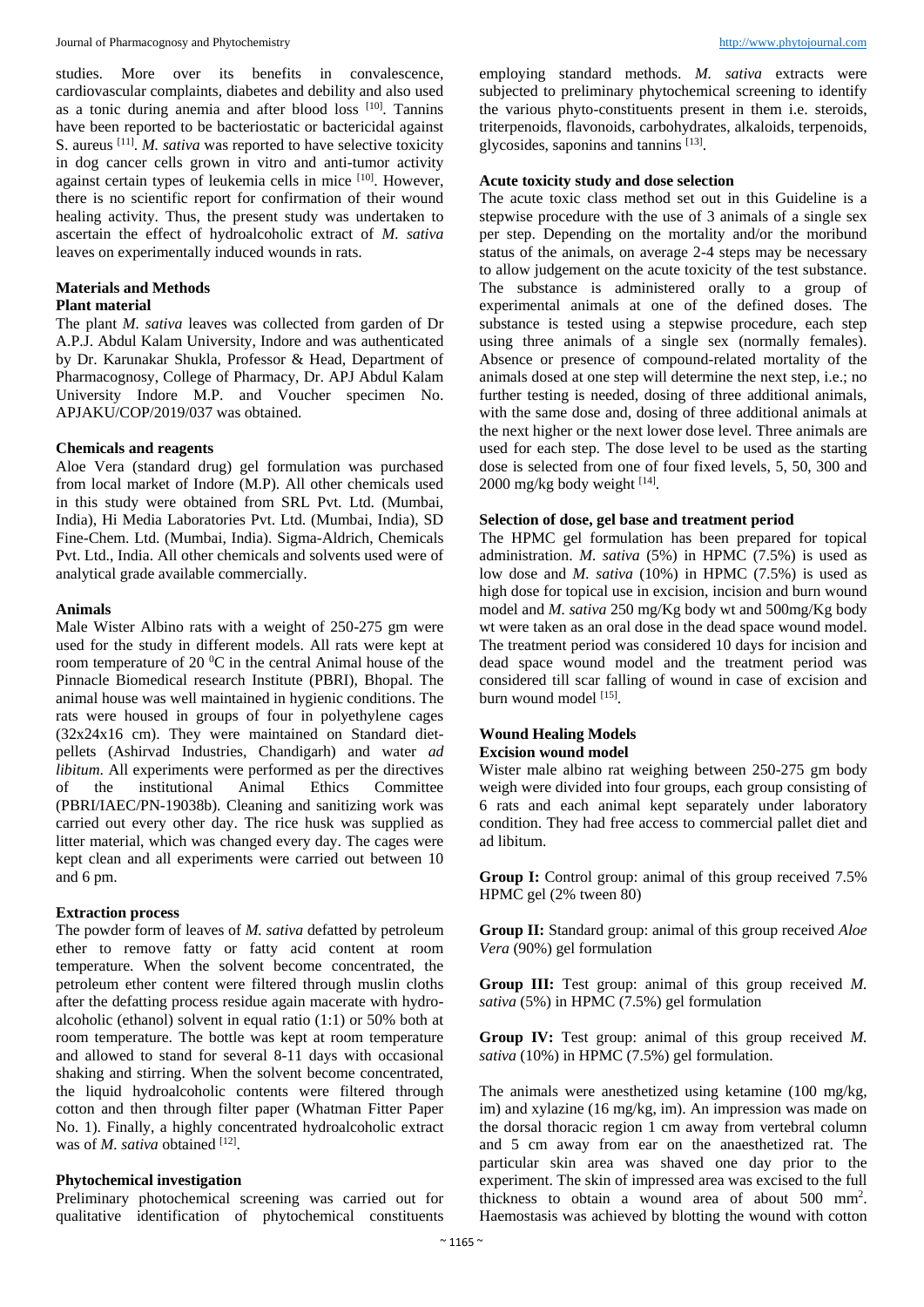swab soaked in normal saline. Wound area was measured by tracing the wound on a millimeter scale graph paper on predetermined days i.e., 2, 4, 6, 8, 10, 12, 14, 16, 18, 20, 22 days post-wounding. The wound contraction-50% (days) was determined by plotting the wound area Vs days on a graph paper. Falling of scab leaving no raw wound behind was taken as end point of complete epithelization and the days required for this was taken as period of epithelization [16, 17].

#### **Incision wound model**

Para vertebral straight incision of 6 cm length was made through the entire thickness of the skin, on either side of the vertebral column with the help of a sharp scalpel. After complete haemostasis, the wounds were closed by means of interrupted sutures placed at approximately 1 cm apart. Animals were treated daily with drugs, as mentioned above under excision wound model from 0th day to 9th postwounding day. The wound breaking strength was estimated on 10th day by continuous, constant water flow technique [18].

#### **Burn wound model**

Partial thickness burn wounds were inflicted on overnightstarved animals under ketamine (100 mg/kg, im) and xylazine (16 mg/kg, im) anesthesia by pouring hot molten wax  $(2 g)$  at 80 <sup>0</sup>C. The wax was poured on the shaven back of the animal through a cylinder of 300 mm2 circular opening. The wax was allowed to remain on the skin till it gets solidified. Immediately after the injury and on subsequent days, the drugs or base was applied topically as mentioned above [19].

#### **Dead space wound model**

Wister male albino rat weighing between 250-275 gm body weigh were divided into three groups, each group consisting of 6 rats and each animal kept separately under laboratory condition. They had free access to commercial pallet diet and *ad libitum.*

**Group I:** Control group: animal of this group received  $(2\%)$ tween 80 solution)

**Group II:** Test group: animal; of this group received *M. sativa* (250mg/kg rbw, p.o.)

**Group III:** Test group: animal; of this group received *M. sativa* 500 mg/kg rbw, p.o.)

This type of wound was created by the subcutaneous implantation of a 2.5 x 0.5 cm polypropylene tube in the dorsal side wood region. The animals received the drug from day 0 to 9 after the day of the wound, on day 10 after the wound, the granulation tissue collected in the implanted tube was carefully dissected together with the tube. The tubular granulation was cut along its length to obtain a granulation tissue sheet. Tear resistance was measured as described in the incision wound model. The pieces of granulation fabric were collected, dried at 60 °C for 24 hours, to obtain a constant weight and weighed. After noticing the dry weight of the granulation tissues, they were used to determine the hydroxyproline content  $[20, 21]$ .

#### **Determination of hydroxyproline**

The granulation mass, which had dried at  $600<sup>0</sup>C$  for about 24 hours was weight and placed in a selected tube containing 10 ml of 6 N HCl. Heating the sealed tubes at 110  $^{\circ}$ C for 24 hours hydrolyzed the tissues. The hydrolysate was cooled and excess of acid was neutralized with 10N NaOH using methyl red as indicator. The volume of neutral hydrolysate was made up to 20ml with distilled water. From this 0.1 ml was used to estimate hydroxyproline.

#### **Hydroxyproline estimation**

0.1 ml of hydrolysate sample was pipetted out into clean test tubes, volume made upto 0.5 ml with distilled water. From the stock solution of standard hydroxyproline 1.6 ml was taken and diluted up to 100 ml. from this 0.5 (8μg ) was pipetted out into a clean test tube. To this 1 ml each of 2.5 N NaOH, 0.01 M CuSO<sub>4</sub> and  $6\%$  H<sub>2</sub>O<sub>2</sub> were added. Immediately, the tubes were placed in a water bath at  $800\,^{\circ}$ C for 16 minutes and then cooled for 5 minutes <sup>[22]</sup>. To this 2 ml of freshly prepared 5% solution of para-dimethylamino-benzaldehyde in n-propanol, and 4 ml of 3N H2SO<sup>4</sup> were added. Test tubes were once again placed in a hot water bath at 80 <sup>0</sup>C for 15 minutes and then cooled for 5 minutes. The optical density (O.D.) of the pink colour of these test samples were compared to that of standard hydroxyproline of known concentration samples at 540 nm using

#### **Skin Irritation Study**

Ratings corresponding to the following definitions were derived from data obtained from the test methods as described in 16 CFR 1500.41 and/or NAS Publication 1138, and categories of toxicity as described in 16 CFR 1500.3.The rabbit was shaved the skin in three different position of dorsal side, each about 500 mm<sup>2</sup> . The rabbit was kept in rabbit holder and the 1st area was kept as control, to which vehicle was applied. 2nd area was applied with *M. sativa* gel (5%) and the 3rd area treated with *M. sativa* gel (10%). After 4 hour the skin was observed and compares to control the score was given.

#### **Score**

**Practically non-irritating:** The undiluted product causes no noticeable irritation, or causes slight inflammation (edema and erythema skin reaction values of 0 or 1) of intact or abraded skin of rabbits during the study period. Primary irritation index was 0-1.9.

**Moderately irritating:** The undiluted product causes welldefined inflammation (edema and erythema skin reaction values of 2) during the study period. Primary irritation index was 2-4.9.

Primary skin irritant: The undiluted product causes moderate to severe inflammation (edema and erythema skin reaction values of 3 or 4) of the intact or abraded skin of rabbits during the study period. Primary Irritation Index of 5 or more.

**Corrosive:** The undiluted product causes visible destruction or irreversible alterations of the tissue structure at the site of contact on intact or abraded skin of rabbits during the study period.

#### **Statistical analysis**

Results are expressed as mean  $\pm$  SEM. The differences between experimental groups were compared using one-way Analysis of Variance (ANOVA) followed by Bonferroni's test. The results were considered statistically significant when *P*<0.05.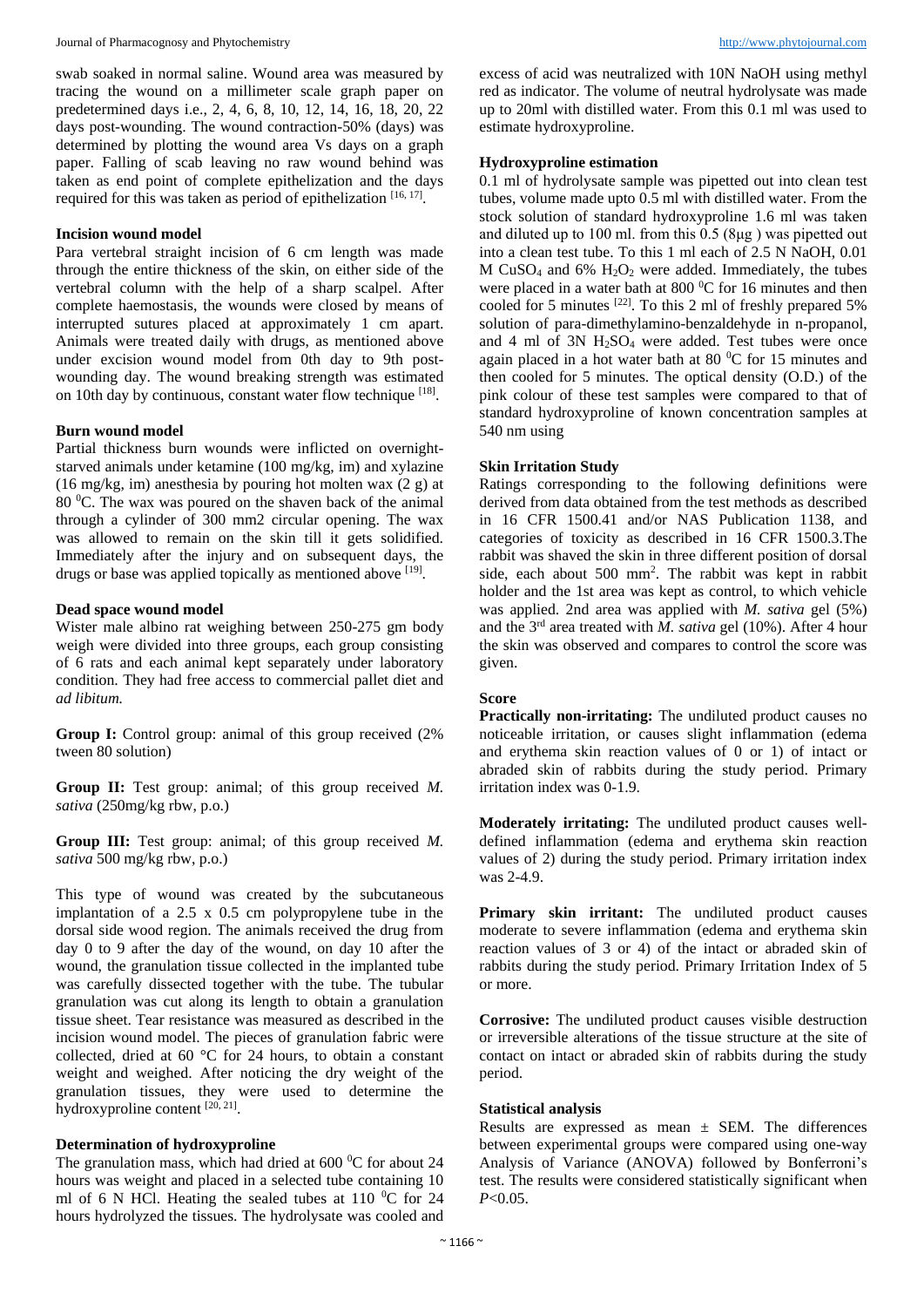#### **Results**

The preliminary phytochemical investigation of the hydroalcoholic extracts of the medicinal plant *M. sativa*  revealed the presence of carbohydrate, tannin, anthraquinone glycoside, and protein. *M. sativa* hydroalcoholic extract up to a dose of 2000 mg/kg body weight did not show any mortality. Hence  $1/4^{\text{th}}$  and  $1/8^{\text{th}}$  of this dose i.e. 500 mg/kg and 250mg/kg body weight of *M. sativa* were used for wound healing activity. A significant decrease in period of epithelization was observed after *M. sativa* (5%) and *M. sativa* (10%). Treatment with *Aloe vera* (slandered) also significantly reduced period of epithelization as compared with control group. At the same time *M. sativa* (5%) and *M*. *sativa* (10%) and *Aloe vera* also decreased the wound contraction (50%) as compared with control. Comparative analysis revealed that *M. sativa* (5%), *M. sativa* (10%) and *Aloe vera* had almost equal wound healing activity Table 1. The breaking strength of 10 day wound was significantly increased in all treatment groups when compared to control Table 2. Both *M. sativa* (5%) and *M. sativa* (10%) gel applied

topically shorten the period of epithelization significantly when compared with control. *Aloe vera* gel applied topically shortens the period of epithelization and all the three also decreased the wound contraction (50%) significantly as compared with control Table 3. The breaking strength of 10 days old granulation tissue was significantly promoted by *M. sativa* (250mg/kg) and *M. sativa* (500mg/kg).The dry tissue weight also significantly increased in *M. sativa* (250mg/kg) and *M. sativa* (500mg/kg) when compared with control group. The hydroxyproline content was significantly more *M. sativa*. High dose treated animal compared to *M. sativa* low dose treated animal. From the above findings it is clear that *M. sativa* promotes the breaking strength by promoting the wound collagen content Table 4. Low dose does not showed any severe type of irritation, there was no evidence of showing any noticeable inflammation but slight redness was observed in case of *M. sativa* low dose gel formulation. On the other hand high dose of *M. sativa* showed well-defined redness and moderate type of inflammation Table 5.

**Table 1:** Effect of *M. sativa* on period of epithelization and wound contraction in excision wound model

| <b>Parameter studied</b>                  |                    | Epithelization period (days)   Wound contraction wc-50% (days) |
|-------------------------------------------|--------------------|----------------------------------------------------------------|
| Control $(7.5\%$ HPMC gel)                | $22.40 + 0.342$    | $9.24 + 0.512$                                                 |
| Aloe Vera gel (90%)                       | $16.24 + 0.725***$ | $7.42 + 0.545**$                                               |
| <i>M. sativa</i> $(5\%)$ in 7.5% HPMC gel | $14.35 + 0.335***$ | $6.13 + 0.364***$                                              |
| <i>M. sativa</i> (10%) in 7.5% HPMC gel   | $17.75 + 0.412***$ | $5.07 + 0.360$ ***                                             |
|                                           |                    |                                                                |

All values are mean  $\pm$  SEM, n=6, \*\*  $p$ <0.01, \*\*\*  $p$ <0.001 vs. control

| Table 2: Effect of M. sativa on breaking strength in incision wound model |  |  |  |  |
|---------------------------------------------------------------------------|--|--|--|--|
|---------------------------------------------------------------------------|--|--|--|--|

| <b>Parameter studied</b>                                                        | <b>Breaking strength</b> |
|---------------------------------------------------------------------------------|--------------------------|
| Control (7.5% HPMC gel)                                                         | $292.35 + 6.333$         |
| Aloe Vera gel (90%)                                                             | $387.75 + 14.456***$     |
| M. sativa $(5\%)$                                                               | $402 + 11.035***$        |
| M. sativa $(10\%)$                                                              | $378.85 + 5.555***$      |
| All velues are mean $\mathbb{C}EM \rightarrow K$ *** $n \leq 0.001$ vs. control |                          |

All values are mean + SEM, n=6, \*\*\* *p*<0.001 vs. control

**Table 3:** Effect of *M. sativa* on period of epithelization and wound contraction in burn wound model

| <b>Parameter studied</b>                                      |                    | Epithelization period (days) Wound contraction wc-50% (days) |
|---------------------------------------------------------------|--------------------|--------------------------------------------------------------|
| Control (7.5% HPMC gel)                                       | $21.25 + 0.750$    | $8.14 + 0.333$                                               |
| Aloe Vera gel (90%)                                           | $14.72 + 0.541***$ | $6.14 + 0.245***$                                            |
| M. sativa $(5\%)$ in 7.5% HPMC gel                            | $13.65 + 0.632***$ | $5.23 + 0.331***$                                            |
| M. sativa $(10\%)$ in 7.5% HPMC gel                           | $12.45 + 0.574***$ | $4.98 + 0.175***$                                            |
| All values are mean $\pm$ SEM, n=6, *** $p<0.001$ vs. control |                    |                                                              |

**Table 4:** Effect of *M. sativa* on breaking strength, dry tissue weight and hydroxyproline content in dead space wound model

| <b>Parameter studied</b>                                                                 | <b>Breaking strength</b> | Dry tissue weight    | Conc. of hydroxyproline |
|------------------------------------------------------------------------------------------|--------------------------|----------------------|-------------------------|
| Control                                                                                  | $345.15 + 18.741$        | $91.425 + 2.626$     | $2878.24 + 139.53$      |
| <i>M. sativa</i> 250mg/kg rbw                                                            | $589.52 + 16.352***$     | $192.188 + 5.820***$ | $5989.61 + 189.50***$   |
| <i>M. sativa</i> 500mg/kg rbw                                                            | $625.42 + 15.240***$     | $188.224 + 4.946***$ | $7588.20 + 283.25***++$ |
| All values are mean + SEM, n=6, *** $p<0.001$ vs. control $^{++}$ $p<0.001$ vs. low dose |                          |                      |                         |

| Table 5: Results of skin irritation study |  |
|-------------------------------------------|--|
|-------------------------------------------|--|

| Group              | Sign                                                   | <b>Score</b> |
|--------------------|--------------------------------------------------------|--------------|
| Control            |                                                        |              |
| M. sativa $(5\%)$  | Not noticeable inflammation but slight redness         | 0.6          |
| M. sativa $(10\%)$ | Well defined redness and moderate type of inflammation | 4.2          |

#### **Discussion**

The present study was conducted to assess whether *M. sativa* leaf extract could promote wound healing in wounds experimentally produced in rats. This observation confirms the use of *M. sativa* leaves in folk medicine for wound treatment. The study was designed to study the influence of

the hydroalcoholic extract of *M. sativa* on three main stages of wound healing, namely collagenization, wound contraction and epithelialization. In the present study, the extract applied topically or orally promoted resistance to wound rupture and the epithelialization period. Collagenization, wound contraction and epithelialization are crucial phases of wound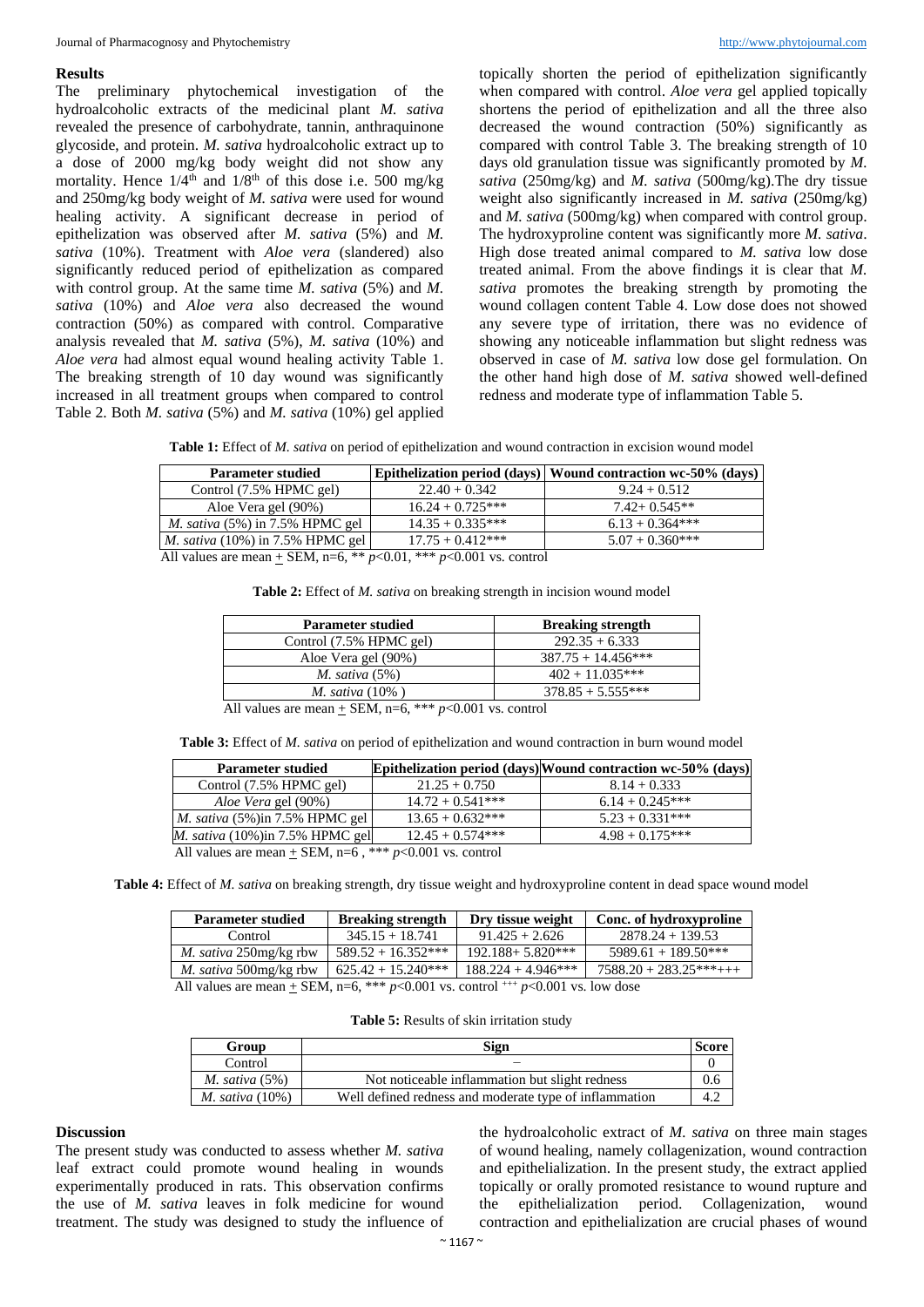healing. The phase of inflammation, macrophage, fibroplasia and collagenization is intimately related. Therefore, an intervention in any of these phases by the drugs could lead to the promotion or depression of the healing phase of collagenization. Growth hormone promotes the healing process by increasing epithelial cell proliferation and cell collagen formation. Collagen is the family of proteins, which provides structural support and is the main component of the tissue, such as fibrous tissue and cartilage. The collage is synthesized by a complex biochemical mechanism of the ribosome. Collagen synthesis is stimulated by various growth factors  $[23]$ . It is also known that growth hormone promotes fibroblast proliferation  $[24]$  and fibroblast proliferation is the granulation tissue. In the dead space wound model, treatment with *M. sativa* increased the weight of the granuloma and the resistance to breakage. Therefore, it can be assumed that the medicinal activity of *M. sativa* could be due to direct or indirect influence on the release of growth hormone. *M. sativa* contains tannin, which is used in the medical field as an antiinflammatory agent and is also used locally for burns. Lipid peroxidation is an important process of different types of injuries, such as burns, wounds and skin ulcers. Any drug that inhibits lipid peroxidation is believed to increase the vitality of collagen fibrils, increasing the resistance of collagen fibers by increasing circulation, preventing cell damage and promoting  $DNA$  synthesis  $^{[25]}$ . Antioxidants, such as metronidazole, vitamin C and vitamin E, have been shown to promote wound contraction and epithelialization. The antioxidant property of *M. sativa* leaves, conferred by the presence of high amounts of tannins, may be responsible for the curative action of the extract in wound models. The study of skin irritation in rabbit skin has shown that the high concentration drug produces irritation in the skin, while it does not show any serious irritation if applied at low concentration in the skin. This suggests that the drug may contain some chemical components, which not produce irritation at low doses, but at high concentrations can cause irritation and navigate in the healing activity of *M. sativa*. This explains why the low dose of *M. sativa* is more active than the high dose when it is applied topically, but not when it is administered orally. Science *M. sativa* is more powerful than *Aloe Vera* in excision, incision, burns and wounds in dead space. The isolation of the active ingredient from the extract can lead to the development of a wound healing agent that can become a promising agent not only in the open wound but also in the ulcer of the leg, in the skin graft and in the severe burn type.

#### **Conclusion**

A preliminary phytochemical investigation was carried out on *M. sativa* and it was found that it contained carbohydrates, tannins, anthraquinone glycosides and proteins. Two doses of *M. sativa* (250 mg/kg and 500 mg/kg) were selected based on toxicity studies; there was no mortality up to 2000 mg/kg. Therefore, 1/8 and 1/4 of the toxicity dose was selected for oral dose preparation. Two different doses of *M. sativa* (5% and 10%) were selected for the preparation of the gel formulation, and the particular gel base was selected after conducting the penetration study through a cellophane membrane. The hydroalcoholic extract of *M. sativa* has shown an important wound healing activity in the pattern of excision, incision, burn and wound in dead space, which is comparable to the commercialized formulation of the *Aloe vera* gel.

#### **References**

- 1. Leaper DJ, Gottrup F. Surgical wounds. In: Leaper DJ, Harding KG, editors. Wounds: Biology and Management. Hong Kong: Oxford University Press, 1998, 23-40.
- 2. Shanker D, Unnikrishnan PN. An overview: Introduction to herbal plants used in medicine. Amruth. 2001; 5:9-16.
- 3. Iba Y, Shibata A, Kato M, Masukawa T. Possible involvement of mast cells in collagen remodeling in the late phase of cutaneous wound healing in mice. Int Immunopharmacol. 2004; 4:1873-80.
- 4. Cross KJ, Mustoe TA. Growth factors in wound healing. Surg Clin North Am. 2003; 83:531-45.
- 5. Ross R. Wound healing. Sci Am. 1969; 220:40-50.
- 6. Prockop DJ, Kivirikko KI. Collagens: molecular biology, diseases, and potentials for therapy. Annu Rev Biochem. 1995; 64:403-34.
- 7. Jain V, Prasad V, Pandey RS. Wound healing activity of *Desmodium gangeticum* in different wound model. J Plan Sci. 2006; 1:247-53.
- 8. Tsuchiya H, Sato M, Miyazaki T, Fujiwara S, Tanigaki S, Ohyama M *et al*. Comparative study on the antibacterial activity of phytochemical flavanones against methicillin-resistant *Staphylococcus aureus*. J Ethnopharmacol. 1996; 50:27-34.
- 9. Scortichini M, Rossi MP. Preliminary in vitro evaluation of the antimicrobial activity of terpenes and terpenoids towards *Erwinia amylovora* (Burrill) Winslow. J Appl Bacteriol, 1991; 71:109-12.
- 10. Bora KS, Sharma A. Evaluation of antioxidant and cerebroprotective effect of *Medicago sativa* Linn against ischemia and reperfusion insult. Evid.-Based Compl Altern Med, 2011, 792167.
- 11. Chung KT, Stevens SE, Lin WF, Wei CI. Growth inhibition of selected food-borne bacteria by tannic acid, propyl gallate and related compounds. Lett Appl Microbiol. 1993; 17:29-32.
- 12. Jain DK, Nayak A, Patel P, Jain A, Khan MA. Appraisal of *in vitro* antioxidant and *in vivo* anti-inflammatory activities of various extracts from the fruits of *Vitis vinifera* L. Sch Acad J Pharm 2019; 8(3):86-93.
- 13. Jain DK, Patel NS, Nagar H, Patel A, Chandel HS. Antiarthritic activity of tridax procumbens ethanolic extract of leaves. RGUHS J Pharm Sci 2012; 2(4):80-86.
- 14. Guideline Document on Acute oral Toxicity Testing, Series on Testing and Assessment No. 423. Paris: Organization for Economic Co-Operation and Development, OECD Environment, Health and Safety Publications, 1996. Available from: http//www.oecd.org/ehs.
- 15. British Pharmacopoeia 1988; 2:707-715.
- 16. Jain N, Jain R, Jain A, Jain DK, Chandel HS. Evaluation of wound-healing activity of *Acorus calamus* Linn. Nat Pro Res 2010; 24(6):534-541.
- 17. Reddy S, Rao PR, Reddy MS. Wound healing effects of *Heliotropium indicum*, *Plumbago zeylanicum* and *Acalypha indica* in rats. J Ethnopharmacol. 2002; 79:249- 251.
- 18. Somayaji SN, Jacob AP, Bairy KL. Effect of tolmetin and its copper complex on wound healing. Indian J Exp Biol, 1995; 33:201-204.
- 19. Rao CM, George KM, Bairy KL *et al*. An apprantial of the healing profiles of oral and external (gel) Metronidazole on partial thickness burn wounds. Indian J Pharmacol. 2000; 32:282-287.